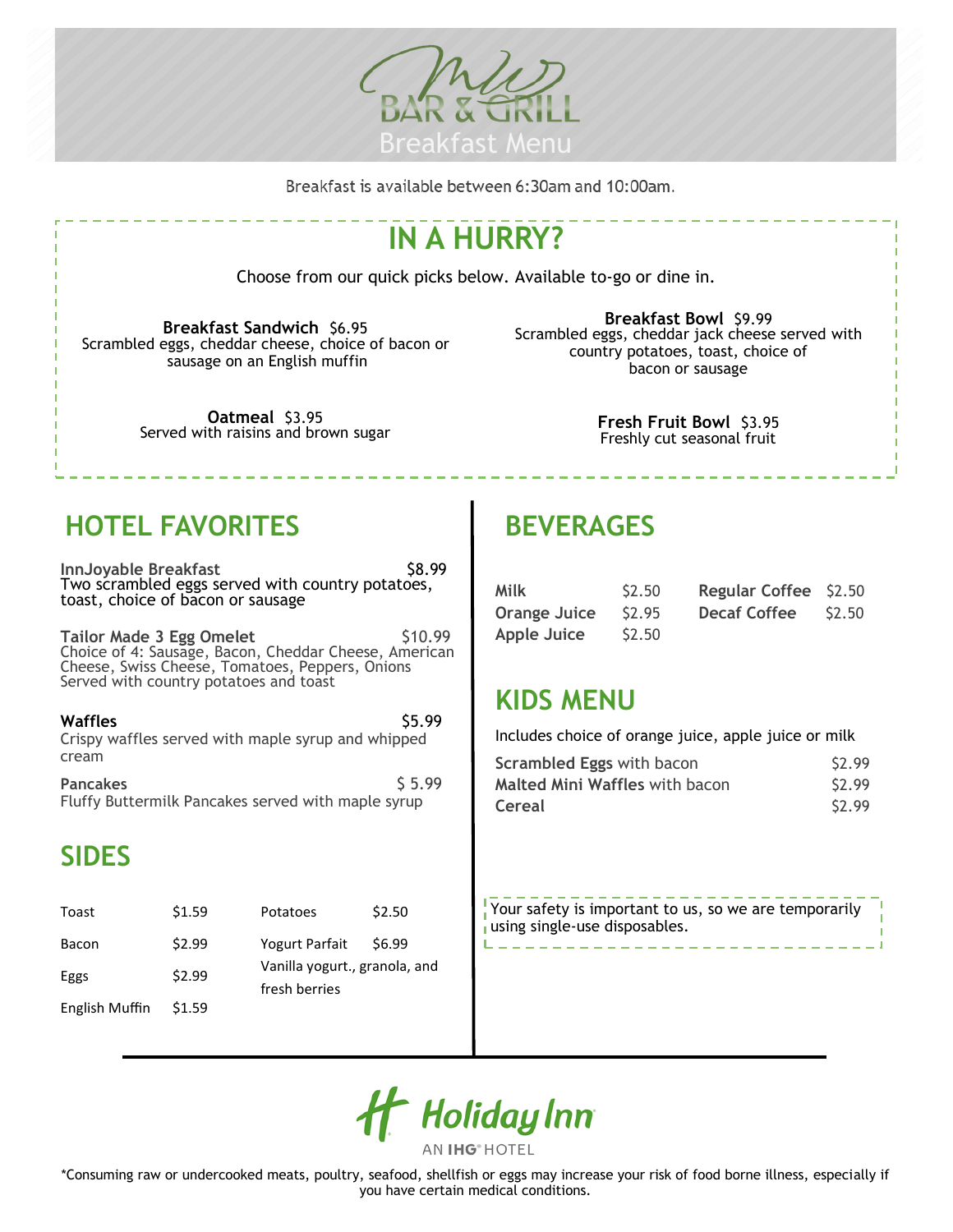

## *APPETIZERS*

| <b>Tater Kegs</b>                                                                                           |                                                                                    | \$6.50     |
|-------------------------------------------------------------------------------------------------------------|------------------------------------------------------------------------------------|------------|
| Six Jumbo Tater Tots served with Ranch                                                                      |                                                                                    |            |
| <b>Sweet Potato Wedges</b><br>Wedges of Sweet Potato served with Maple Cream<br>Cheese Sauce                | Sm \$6.00                                                                          | Lg \$12.00 |
| <b>Mozzaluna Mozzarella Wedges</b><br>Wedges of fried Mozzarella served with Marinara sauce                 |                                                                                    | \$9.00     |
| <b>French Fries</b><br>Basket of French fries served with your choice of dip-<br>ping sauce                 | Sm \$4.50                                                                          | Lg \$7.00  |
| <b>Josh Allen Buffalo Dip</b><br>Topped with crumbly bleu cheese. Served with Tortilla<br>Chips and Celery. |                                                                                    | \$9.50     |
| <b>Chicken Tenders</b><br>In house breaded tenders served with maple mustard                                |                                                                                    | \$1.50/ea  |
| <b>Chicken Wings</b><br>6 wings or more served with bleu cheese and celery                                  |                                                                                    | \$1.75/ea  |
| Sauces:<br>Maple Bacon Bourbon<br>Mango Habanero<br><b>Barbeque</b>                                         | Salt and Vinegar<br>Garlic Asiago<br>Salt and Pepper<br>Buffalo, Mild, Medium, Hot |            |
| <b>Onion Rings</b><br>Served with chipotle aioli                                                            |                                                                                    | \$8.50     |
| <b>Pub Pretzel</b><br>Fresh baked pretzel served with maple mustard                                         |                                                                                    | \$7.00     |



Consuming raw or undercooked meats, poultry, seafood, shellfish or eggs may increase your risk of food borne illness, especially if you have certain medical conditions.



## *HANDCRAFTED SANDWICHES*

All of our Sandwiches and Burgers are served with a side of Kettle Chips



## **Maple Mustard Chicken Sandwich \$14.95**

Our award winning Chicken sandwich features a 6 oz chicken breast filet fried or grilled topped with lettuce, tomato, onion, pickle, cheddar cheese, bacon, maple mustard.



#### **Coco Bang-Bang Chicken Sandwich \$16.95**

Our award winning chicken sandwich topped with popcorn shrimp, bacon, lettuce, tomato, onion, pickle and finished with bang-bang sauce.

#### **Maplewood Burger** \$14.95

9 oz certified Angus chuck burger, topped with cheddar cheese, lettuce, tomato, onion, and pickle.

#### **Hangover Burger 15.75**

9 oz certified Angus chuck burger topped with cheddar cheese, bacon, over easy egg, real maple syrup, lettuce, tomato, onion, and pickle.

#### **Up In Smoke Burger** \$15.75

9 oz certified Angus chuck burger topped with cheddar cheese, bacon, barbeque sauce, onion rings, lettuce, tomato, onion, and pickle.

**Sledgehammer Burger by Same Support States** \$15.75

9 oz certified Angus chuck burger topped with cheddar cheese, bacon, macaroni and cheese, lettuce, tomato, onion, and pickle.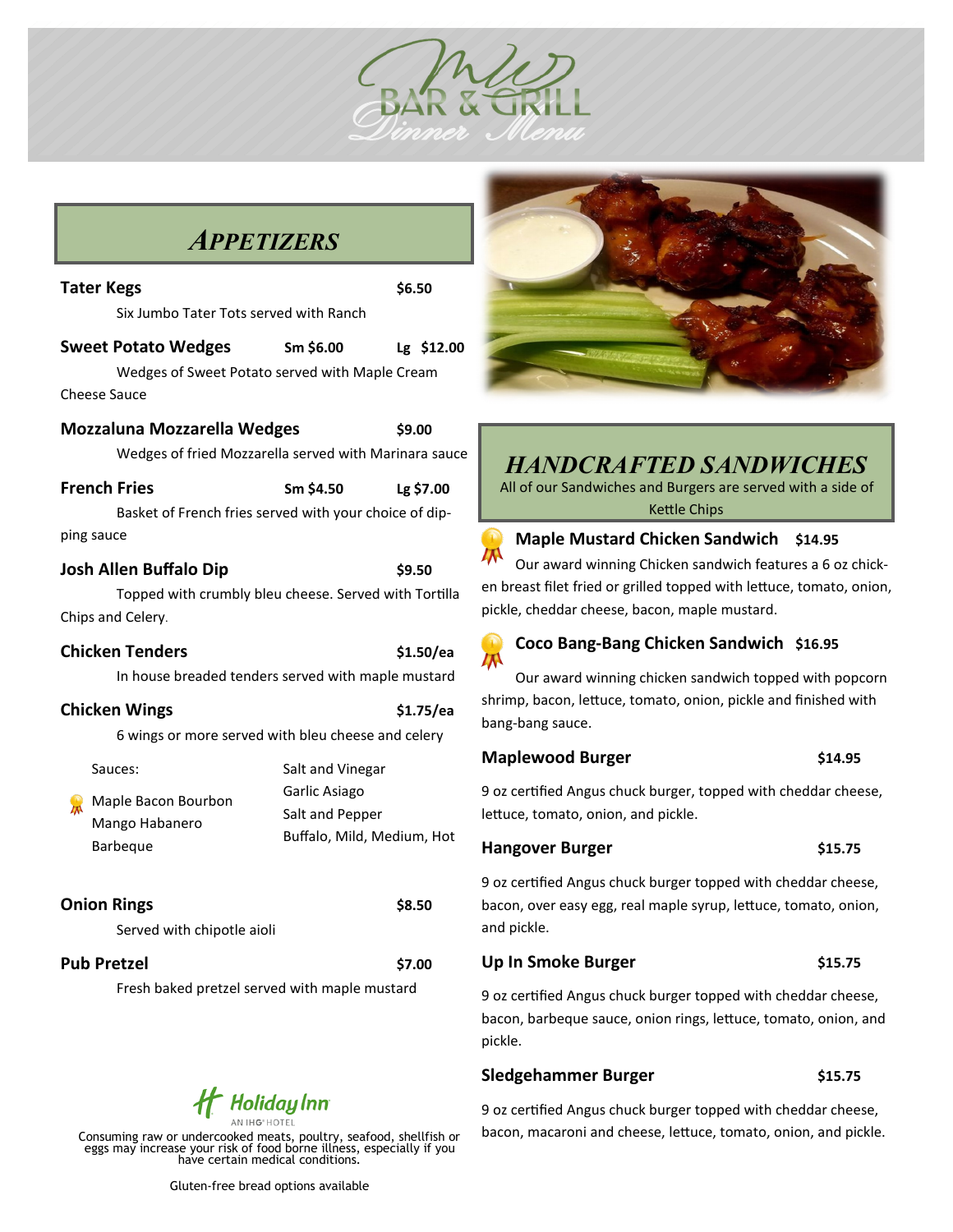## *Pasta*

#### **Macaroni and Cheese by S7.95**

Cavatappi pasta in a rich house made cheese sauce and topped with Cheese-It™ butter crumbles .

#### **Buffalo Chicken Macaroni and Cheese \$10.95**

Cavatappi pasta in a rich house made cheese sauce, with chunks of grilled chicken, buffalo sauce and topped with Cheese-It™ butter crumbles .

#### **Bacon Macaroni and Cheese 10.95**

Cavatappi pasta in a rich house made cheese sauce, with topped crispy Bacon and Cheese-It™ butter crumbles.

#### **Sausage Macaroni and Cheese 10.95**

Cavatappi pasta in a rich house made cheese sauce, with chunks of Gianelli Sausage through out, topped with Cheese-It™ butter crumbles .



| Canada Dry           |
|----------------------|
| Minute Maid Lemonade |
| Powerade             |
| Gold Peak Tea        |
| SmartWater           |
| Apple Juice          |
| Orange Juice         |
| Grape Juice          |
| Coffee               |
| Tea                  |

### **Don't See what you want/need?**

Ask our servers if we can accommodate your needs, our staff is always willing to work with you.

### **Have a complaint?**

Message us directly on Facebook, or let guest services know

**Like what we are doing?** review us on TripAdvisor

#### **Caesar Salad \$8.99** *SALADS*

Crisp romaine hearts, asiago cheese and croutons tossed in Caesar dressing<br>Add Chicken - \$3

Add Grilled Shrimp - \$3

**Tortellini & Shrimp Pasta Salad \$15.95** Tortellini pasta, shrimp, roasted peppers, and broccoli tossed in a creamy Caesar dressing and topped with asiago cheese

**Side Salad \$4.95** Romaine Hearts, grape tomatoes, onions and black olives

**Dressings:**  Italian, Balsamic Vinaigrette, Caesar, Ranch , Bleu Cheese